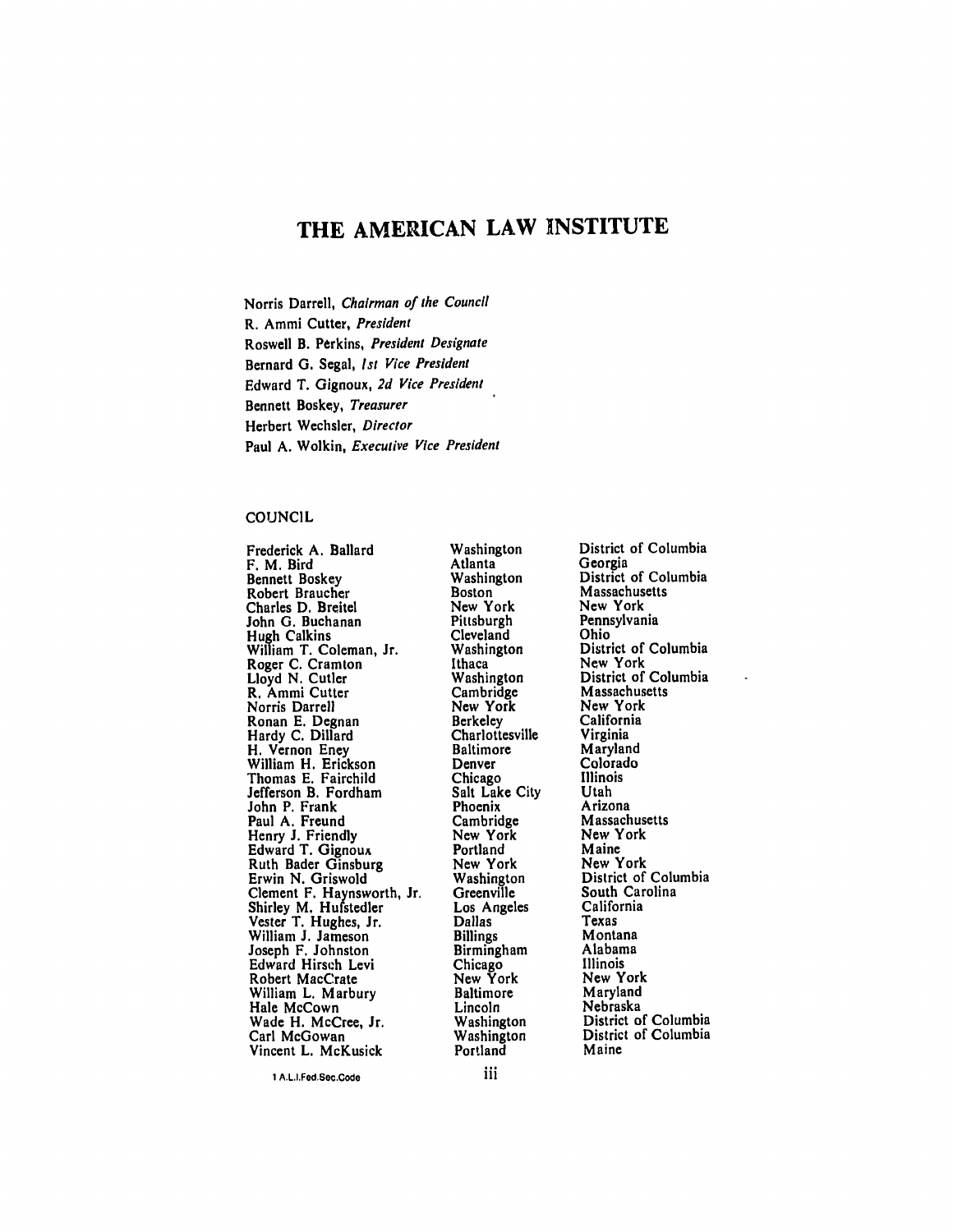### OFFICERS **AND COUNCIL**

COUNCIL-Continued Charles Merton Merril<br>Roswell B. Perkins Louis H. Pollak H. Chapman Rose Ernest **J.** Sargeant Walter V. Schaefer Austin W. Scott Bernard **G.** Segal Lyman M. Tondel, Jr. Roger **J.** Traynor Patricia M. Wald Lawrence **E.** Walsh William H. Webster Charles H. Willard James H. Wilson, Jr. John Minor Wisdom Frank M. Wozencraft Charles Alan Wright Charles **E.** Wyzanski, Jr.

San Francisco New York Philadelphia Cleveland Boston Chicago Cambridge Philadelphia New York Berkeley Washington New York Washington **Guilford** Atlanta New Orleans **Houston** Austin Boston

California New York Pennsylvania Ohio Massachusetts Illinois Massachusetts Pennsylvania New York California District of Columbia New York District of Columbia **Connecticut** Georgia Louisiana Texas Texas Massachusetts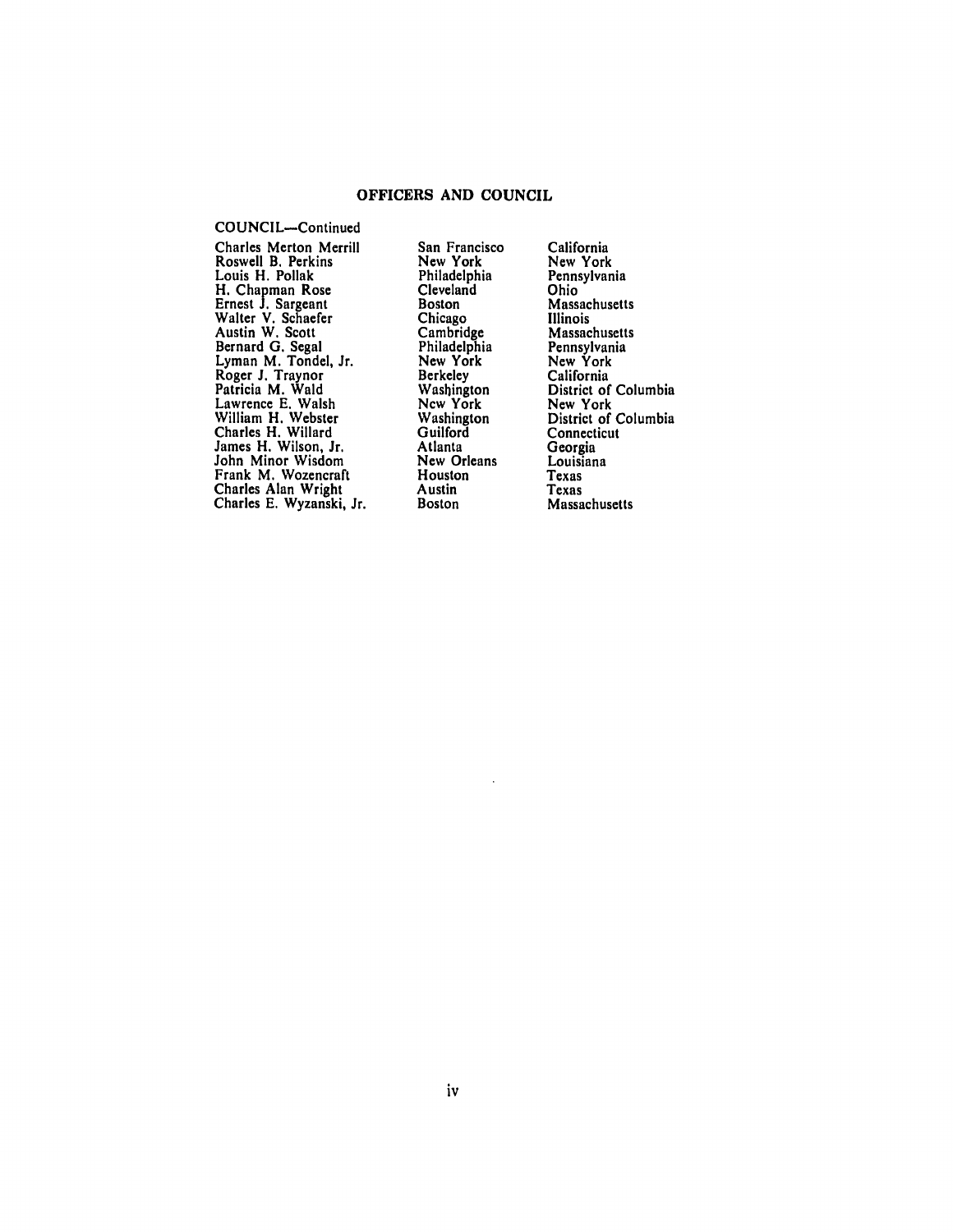# **FEDERAL SECURITIES CODE**

#### REPORTER

Louis Loss, Harvard University Law School, Cambridge, Massachusetts

ASSISTANT REPORTER (for Part XIV)

VICTOR **BRUDNEY,** Harvard University Law School, Cambridge, Massachu. setts

**CONSULTANTS**

**MILTON** H. **COHEN,** Chicago, Illinois

- **VERN COUNTRYMAN,** Harvard University Law School, Cambridge, Massachusetts (for Part XII)
- **THEODORE** H. FOCHT, Washington, District of Columbia (for Part XII)

**RAY GARRETT, JR.,** Chicago, Illinois (deceased **1980)**

L. **C.** B. GOWER, London, England

**ALTON** B. **HARRIS,** Chicago, Illinois (for Parts VII-XI)

**DAVID S. HENKEL,** New York, New York

CHARLES **JACKSON, JR.,** Boston, Massachusetts (for Part XIV)

**HOMER KRIPKE,** New York University School of Law, New York, New York (as of **1971)**

**MILTON** P. **KROLL,** Washington, District of Columbia

- ROBERT H. MUNDHEIM, General Counsel, Treasury Department, Washington, District of Columbia
- **DAVID S.** RUDER, Northwestern University School of Law, Chicago, Illinois (for Parts XVI and XVII)

ADVISERS

JEFFREY B. **BARTELL,** formerly Wisconsin Commissioner of Securities, Madison, Wisconsin (as of 1974)

**PETER A. BATOR,** New York, New York

**KENNETH J. BIALKIN,** New York, New York (as of 1974)

**GEORGE A. BLACKSTONE,** San Francisco, California

WILLIAM L. **CARY,** Columbia University School of Law, New York, New York

MANUEL F. **COHEN,** Washington, District of Columbia (deceased **1977)**

**RALPH** H. **DEMMLER,** Pittsburgh, Pennsylvania **THOMAS E. FAIRCHILD,** Chief Judge, United States Court of Appeals for the Seventh Circuit, Chicago, Illinois

**ARTHUR FLEISCHER, JR.,** New York, New York

- **HENRY J. FRIENDLY,** Senior Circuit Judge, United States Court of Appeals for the Second Circuit, New York, New York
- **THOMAS A. HALLERAN,** New York, New York (deceased **1975)**
- **RICHARD** W. **JENNINGS,** University of California School of Law, Berkeley, California
- **PHILIP A. LOOMIS, JR.,** Commissioner, Securities and Exchange Commission, Washington, District of Columbia

**HAROLD** L. **MARSH, JR.,** Los Angeles, California

**VINCENT** L. McKUSICK, Chief Justice, Supreme Judicial Court of Maine, Portland, Maine

**ERNEST J. SARGEANT,** Boston, Massachusetts

**RICHARD** B. SMITH, New York, New York

**A. A.** SOMMER, JR., Washington, District of Columbia

**ALLEN E. THROOP,** Washington, District of Columbia

**JOSEPH** L. WEINER, New York, New York (deceased **1976)**

**FRANCIS** M. WHEAT, Los Angeles, California

**CHARLES SEYMOUR WHITMAN,** III, New York, New York (as of 1974)

**1** A.L..Fed.Sec.Code **V**